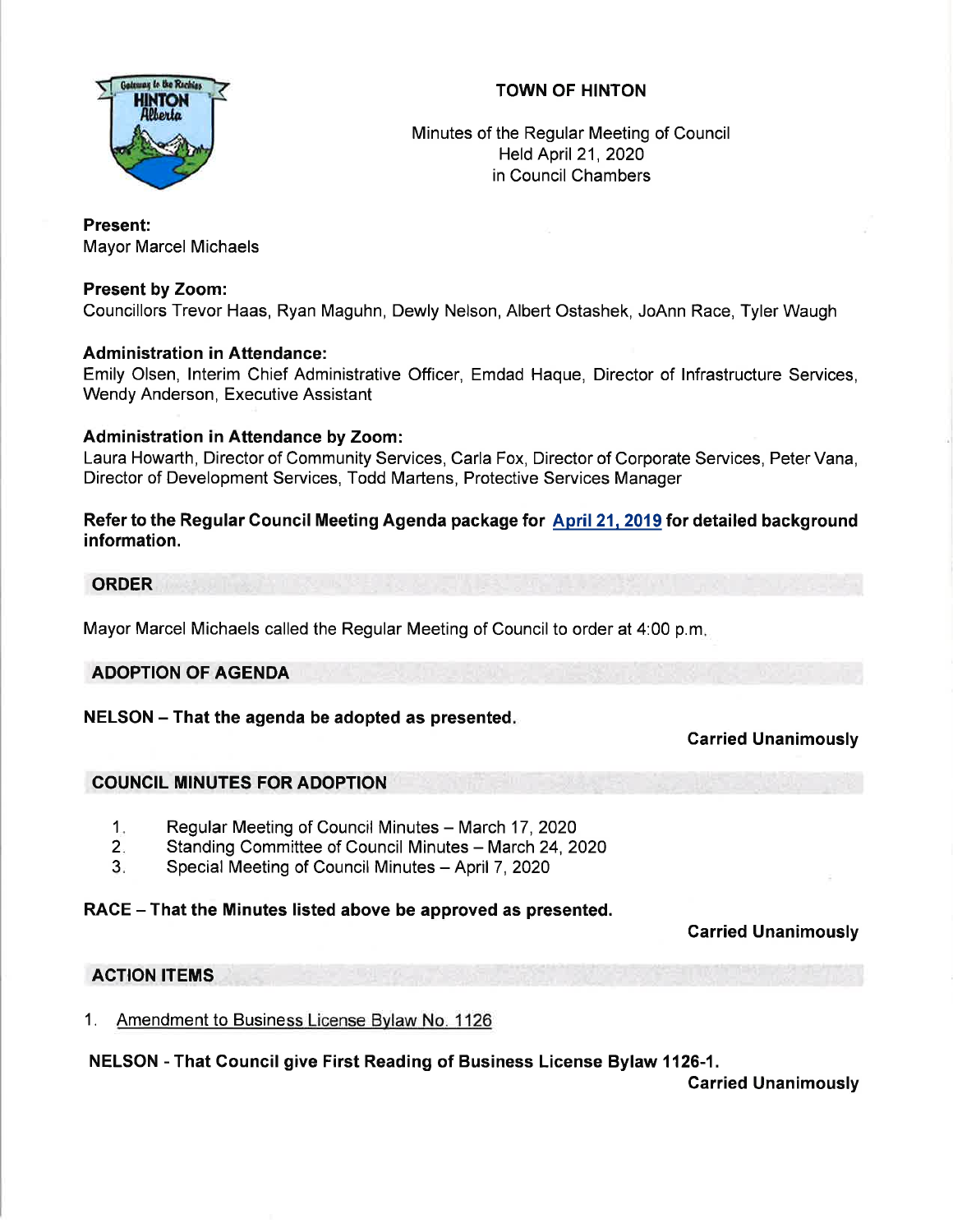MAGUHN - That Gouncil give Second Reading of Business License Bylaw 1126-1.

Carried Unanimously

HAAS - That Council give unanimous consent for Third reading of Business License Bylaw 1126-1.

Garried Unanimously

MAGUHN - That Gouncil give Third Reading of Business License Bylaw 1126-1. Carried Unanimously

#### 2. Rescind Development Services Policies

NELSON - That Gouncil rescind Policy No. 045 - Development Deposit.

Garried Unanimously

WAUGH - That Council rescind Policy No. 049 - Residential Land Development Tax Credit. Garried Unanimously

HAAS - That Gouncil rescind Policy No. 061 - Building Permit Plans.

Garried Unanimously

MAGUHN - That Council rescind Policy No. 091 - Municipality in Land Development. Garried Unanimously

RACE - That Council rescind Policy No. 094 - Waiver of Development Permit Application Fees. Carried Unanimously

3. Asset Management Policy DS-6100 Amendment

HAAS - That Gouncil approve the amended Asset Management Policy DS-6100 as presented. Carried Unanimously

4. Town of Hinton Safety Codes Services

MAGUHN - That Gouncil approves the Town of Hinton becoming an accredited Municipality for Safety Godes Services.

Carried Unanimously

MAGUHN - That Council approves the Town of Hinton establishing an administrative function for permit sales and file administration but has all inspections in all disciplines performed through a contract with an accredited agency.

Garried Unanimously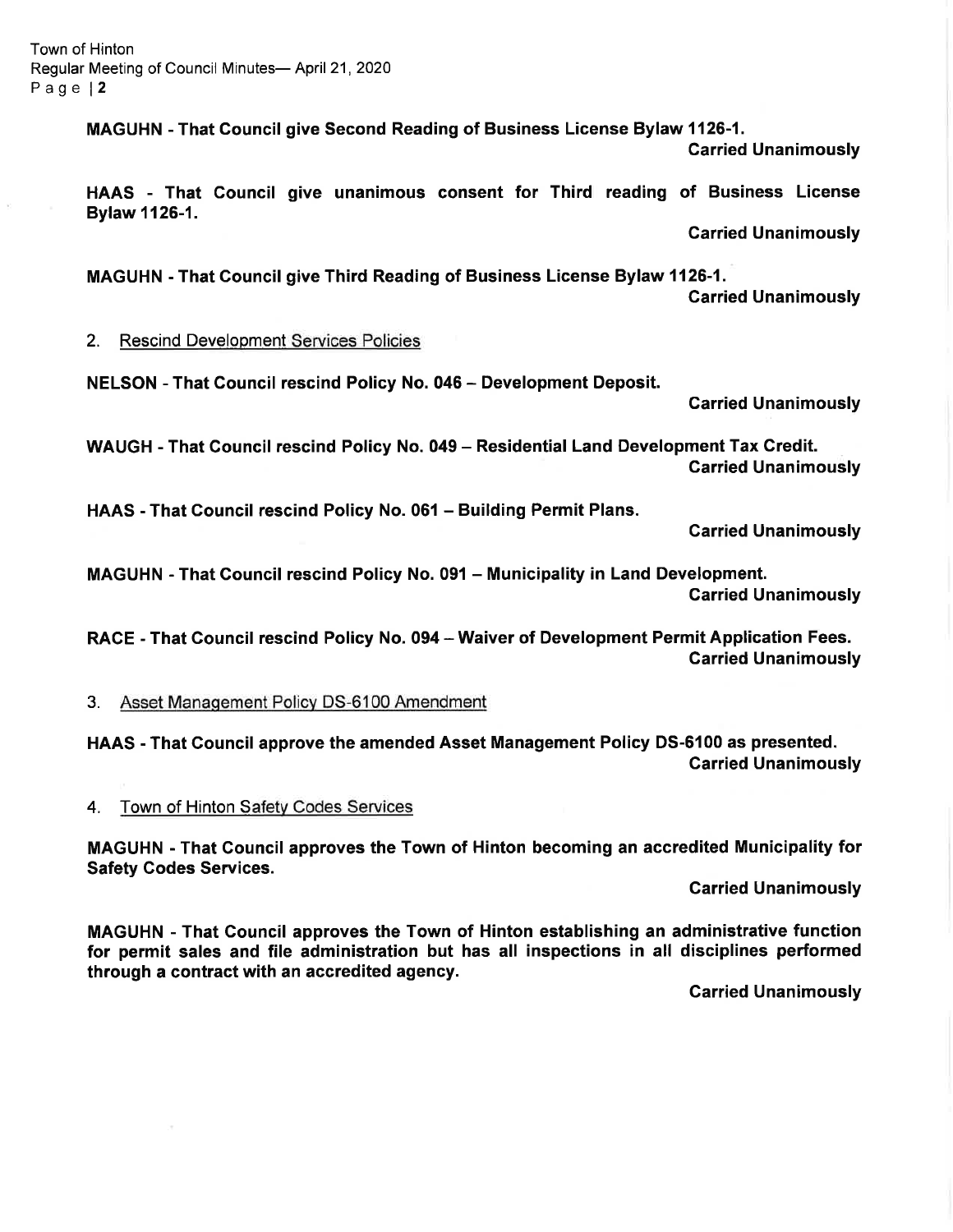5. 2020 Regional Assessment Review Board Appointments

NELSON - That Gouncil appoint Nigel Knight as the Designated Chair for the West Yellowhead Regional Assessment Review Board, for a one-year term starting April 21 , 2020 and that the Designated Chair's remuneration and expenses follow the Town of Hinton's Gouncil **Remuneration Policy CL1103.** 

Carried Unanimously

WAUGH - That Council appoint Terri Williams as the Designated Glerk for the West Yellowhead Regional Assessment Review Board, for a one-year term starting April 21, 2020.

Carried Unanimously

6. Tax Rate Bvlaw No. 1145 and Supplementarv Bvlaw No. <sup>1146</sup>

NELSON - That Gouncil give First reading of Tax Rate Bylaw #1145.

Garried Unanimously

OSTASHEK - That Council give Second reading of Tax Rate Bylaw #1145.

Garried Unanimously

HAAS - That Council give unanimous consent for Third reading of Tax Rate Bylaw #1145. Defeated 6-1 For: Haas, Waugh, Maguhn, Michaels, Ostashek, Race Against: Nelson

MAGUHN - That Gouncil give First reading of Supplementary Assessments Bylaw #1146. Garried Unanimously

NELSON - That Gouncil give Second reading of Supplementary Assessments Bylaw #1146. Carried Unanimously

WAUGH - That Gouncil give unanimous consent for Third reading of Supplementary Assessments Bylaw #1146.

Garried Unanimously

RACE - that Council gives Third reading of Supplementary Assessments Bylaw #1146. Carried Unanimously

7. Waste Rate Bylaw No. 933-4

NELSON - That Council give Waste Rate Bylaw #933-4 First Reading

Garried Unanimously

WAUGH - That Gouncil give Waste Rate Bylaw #933-4 Second Reading

Garried Unanimously

HAAS - That Gouncil give Waste Rate Bylaw #933-4 unanimous consent for Third Reading. Garried Unanimously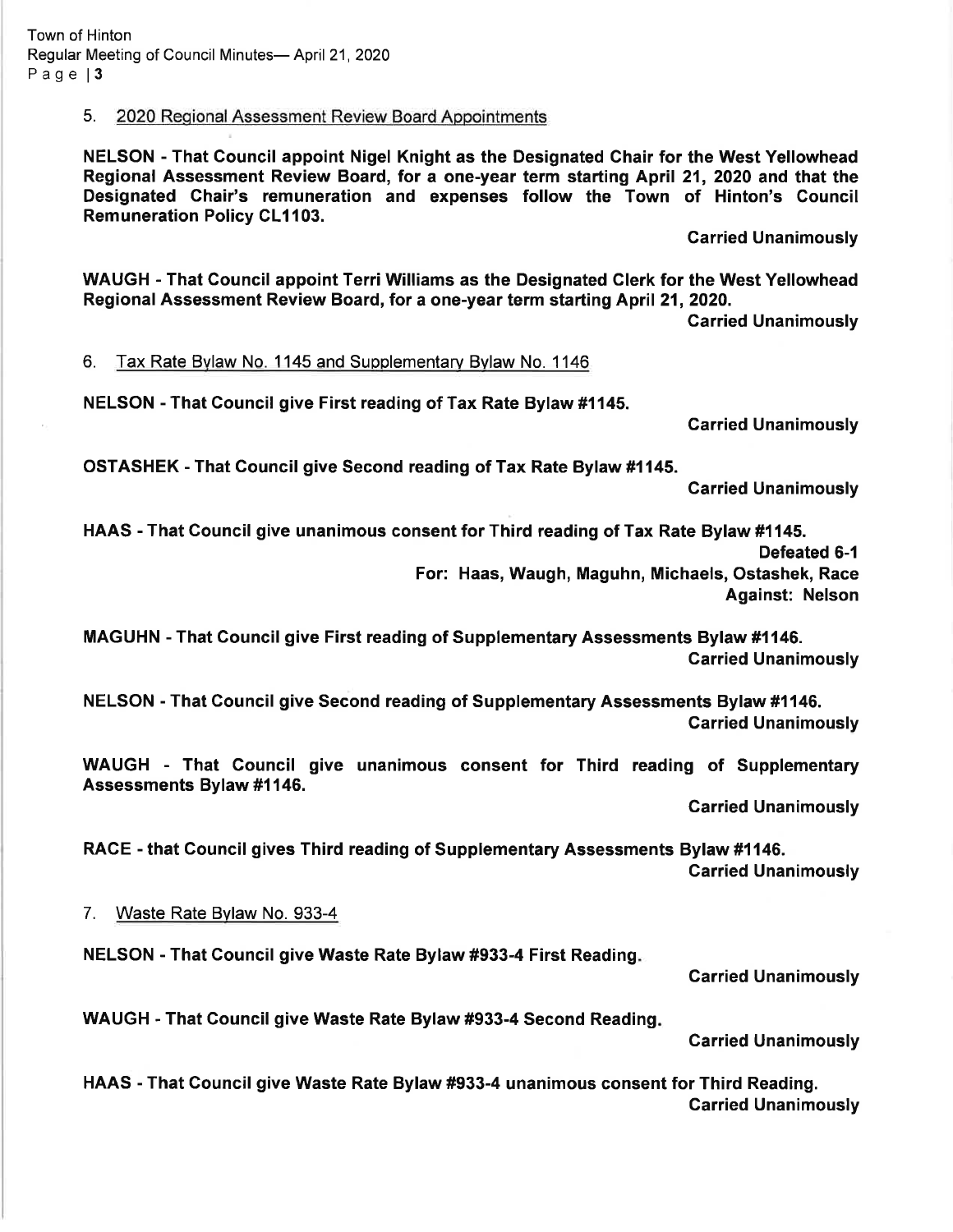## RACE - That Council give Waste Rate Bylaw #933-4 Third Reading.

### Carried Unanimously

#### INFORMATION ITEMS

1. Proclamation of National Volunteer Week April 19-25,2020

Mayor Michaels read the National Volunteer Week proclamation, April 19-25, 2020.

2. Council Information Packages #1 and #2 for April 21, 2020

## HAAS - That Council accept lnformation Packages #1 and #2 tor April 21,2020 as information. Carried Unanimously

#### REPORTS FROM MAYOR, COUNCIL, CHIEF ADMINISTRATIVE OFFICER

1. Council Updates (Training, Conferences, Committees, Community Events)

Councillors reported on the various committees, meetings, and activities they attended since the last Regular Council meeting and what they plan on attending in the coming weeks.

2. Chief Administrative Officer Report

Emily Olsen, lnterim Chief Administrative Officer, provided an update on administrative matters

3. Administrative lnquiries

There were no Administrative lnquiries

NOTICES OF MOTION

There were no Notices of Motion

#### IN CAMERA

#### MAGUHN - That the Regular Meeting of Council move In Gamera at 4:56 p.m.

#### Carried Unanimously

C. Fox, L. Howarth, E. Haque, P. Vana, T. Martens and W. Anderson left the meeting

- E. Olsen left the meeting at 5:44 p.m
- NELSON That the Regular Meeting of Council move out of ln Camera at 5:49 p.m.

Carried Unanimously